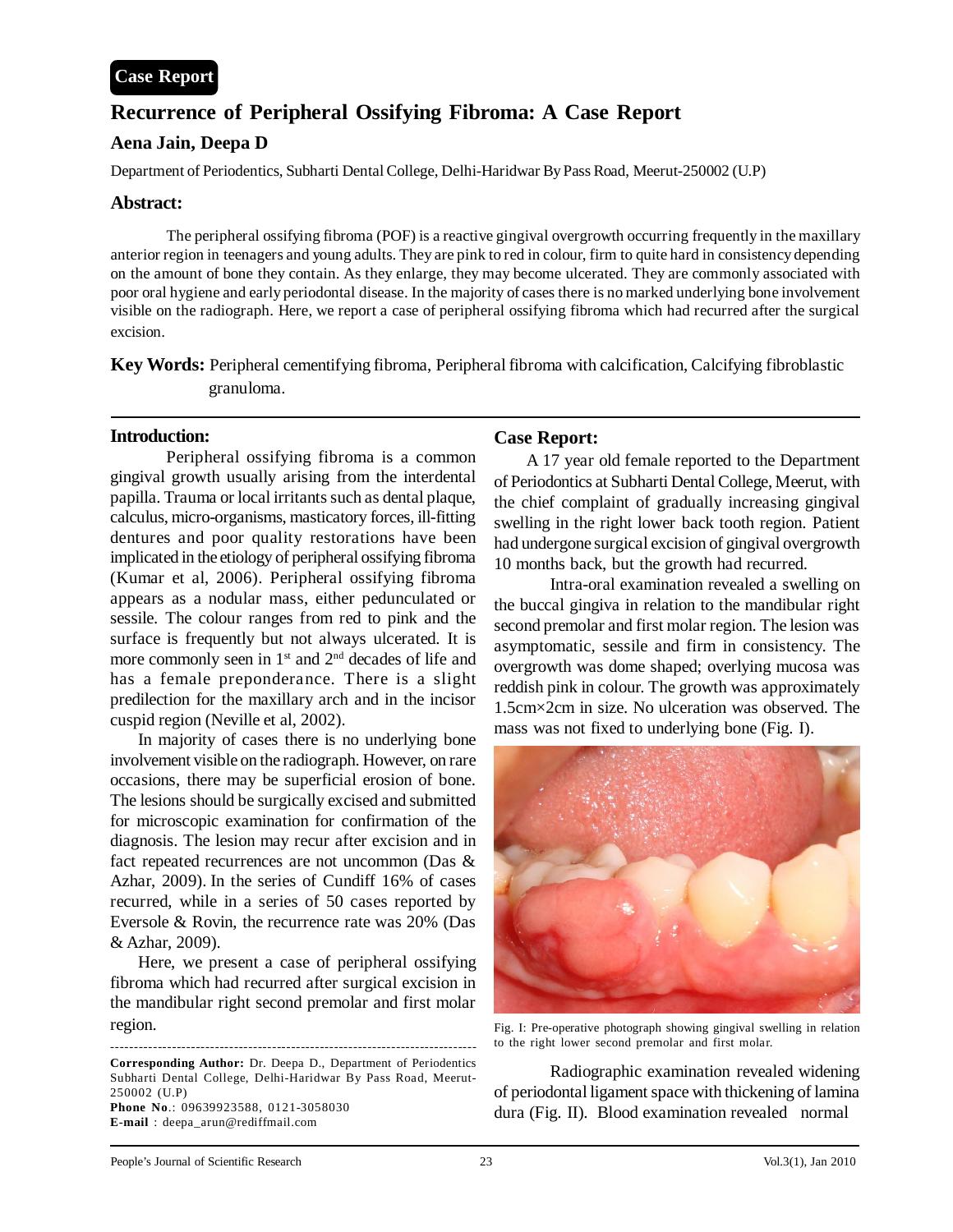values. Clinically, the differential diagnosis included pyogenic granuloma, peripheral ossifying fibroma and peripheral giant cell granuloma.



Fig. II: Radiograph showing widening of periodontal ligament space

## **Treatment:**

 The irritating factors (plaque & calculus) were eliminated by thorough scaling and root planing. Under local anaesthesia, complete surgical excision of the gingival growth was performed. Excision also included removal of the base of the lesion with reflection of flap to ensure the complete removal of the lesion and to prevent further recurrence. Since there was a history of recurrence, thorough gingival curettage was also done. The excised mass was sent for histopathological examination. Patient was motivated and educated to maintain his oral hygiene. Patient was called after 15 days; healing was uneventful (Fig.IV). Oral hygiene instructions were reinforced; patient is still under follow-up.

Histopathological examination of the specimen revealed non-keratinized stratified squamous epithelium which was discontinuous and ulcerated in some areas. Underlying fibrous connective tissue showed intense infiltration by chronic inflammatory cells. Fibro-cellular connective tissue revealed spicules of bone formation and high degree of cellularity where the cells were found to be plump and active. All these findings were suggestive of peripheral ossifying fibroma (Fig. III).

## **Discussion:**

Peripheral ossifying fibroma (POF) is a common gingival growth where is thought to be either reactive or neoplastic in nature. It has been suggested that the peripheral ossifying fibroma represents a



Fig. III: Photograph showing ulcerated stratified squamous epithelium with connective tissue containing inflammatory cells  $(H & E, 40X)$ 



Fig. IV: Post-operative clinical picture showing normal gingiva in relation to the right lower second premolar and first molar.

separate clinical entity rather than a transitional form of pyogenic granuloma, peripheral giant cell granuloma or irritation fibroma (Bhaskar & Jacoway, 1986). Eversole & Rovin (1972) reported the similar sex and site predilection for pyogenic granuloma, peripheral giant cell granuloma and peripheral ossifying fibroma and a similar clinical and histological features. They opined that these lesions could simply be varied histological responses to irritation. Gardner (1982) stated that cellular connective tissue of POF is so characteristic that a histological diagnosis can be made with confidence, regardless of the presence or absence of calcification.

Peripheral ossifying fibromas contain areas of fibrous connective tissue, endothelial proliferation and